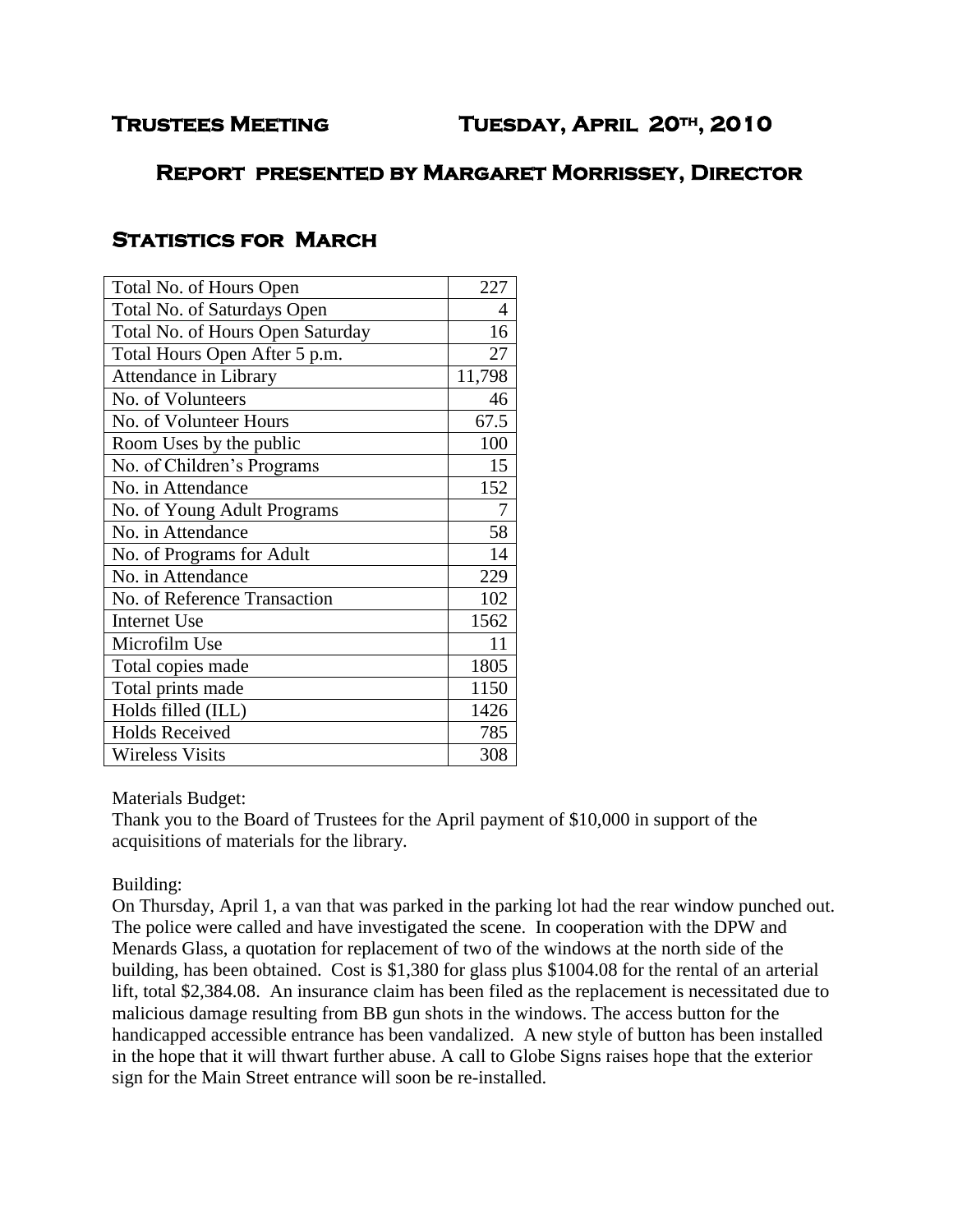#### Grants:

A grant of \$4,000 for Renewable Energy has been awarded to the Town of Southbridge. The staff is working with the Recycling Coordinator on collection development and programming. I am currently reviewing other grant possibilities as well.

## Complaint:

A complaint received from a parent about his concerns with the atmosphere outside the library building/parking lot area. I have talked to him and the police to figure out some solutions. On Tuesday, I reported to jury service and fulfilled the requirement.

## Meetings:

I attended QCC Guidance meeting and a webinar (virtual meeting) for CMRLS Library Directors, the Chamber of Commerce Fun@Five event and the Downtown Southbridge Partnership meeting.

## Digital Commonwealth:

I was pleased to attend the annual Digital Commonwealth and hear Roy Tennant among other speakers. This is a significant professional development opportunity.

## Surveys:

Completed an extensive survey for the MA Board of Library Commissioners and Institute of Museum and Library Services called *Connecting To Collections* and an annual survey for the Public Library Association.

#### Outreach:

National Library Week – April  $11^{th}$  – April  $17^{th}$ , 2010. A proclamation is being organized to recognize the event. A display has also been set up in the main hall. I went to WESO to record some public service announcements for the library, for future broadcasting. The fourth grade class from Trinity Catholic Academy visited this week to tour the library and learn about using resources for an assignment. I was invited to talk to the Southbridge Woman's Club. Adult Services Librarian is working with a group of patrons who are interested in starting a new fantasy book group.

#### Friends of JEL

The Friends annual book sale was a successful fundraiser and membership drive. Books that were not sold were disposed of to a private bookseller and another

## Memorial Fund:

A memorial fund in memory of Mrs. Marcelle Vanvooren, former Board of Trustee Member has been started. Book(s) will be purchased and name plates inserted. Mr. George Dan Dumas passed away on April 14, 2010. Mr. Dumas was treasurer of the board for 17 years.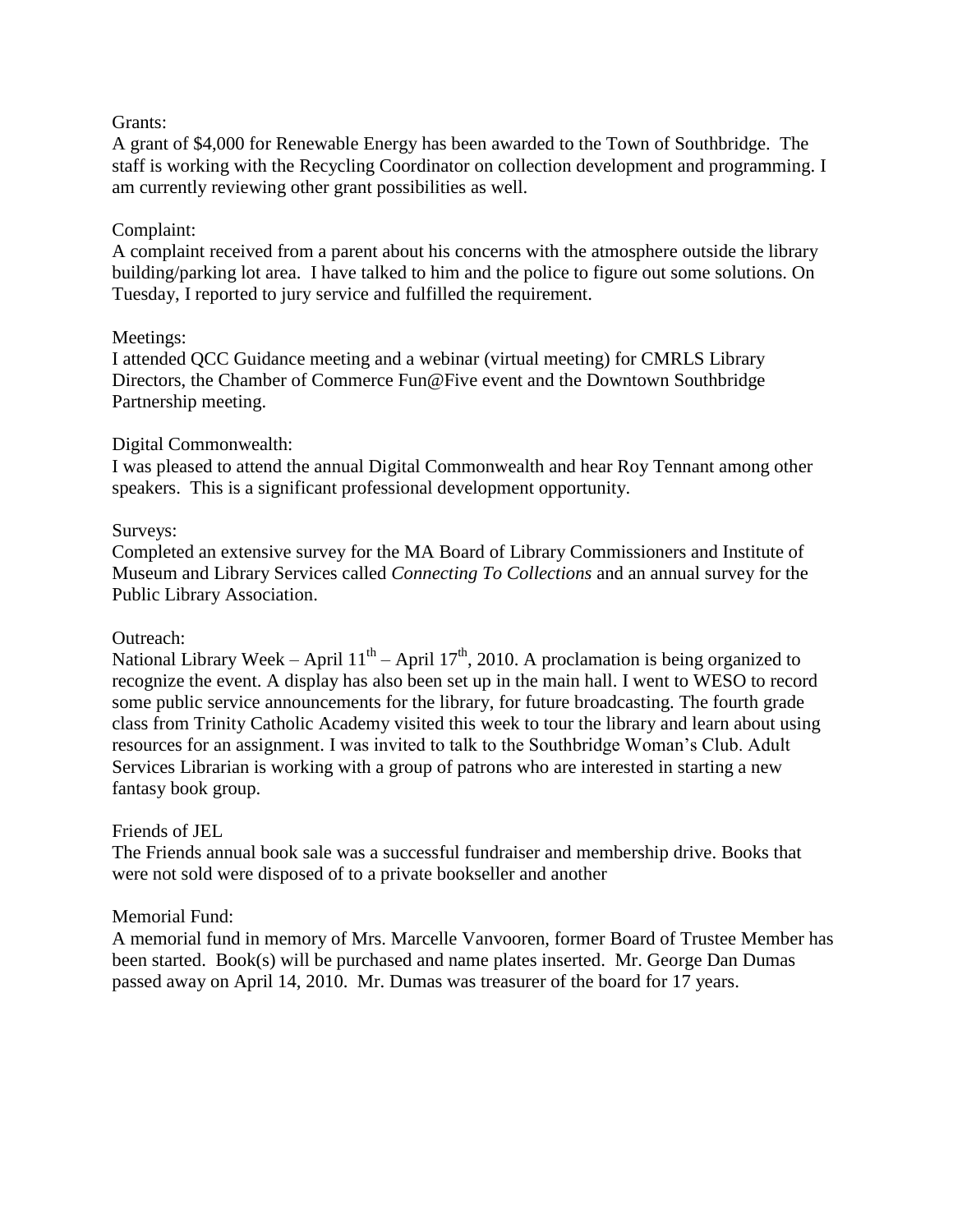#### Staff:

Operation Able worker, Linda Walker has moved to a new assignment. Linda had been with the library for over 12 months, in the Senior Community Service Employment Program. This is a loss of 20 hours per week. Upward Bound Student, Molly O'Brien has just completed 40 hours volunteer service as part of her program. The contract has been extended for a further 30 hours.

#### Regional Library Service:

As of July 1, 2010, the Massachusetts Library System (MLS) will be in place and will serve the entire state. Staff attended a regional planning meeting to prepare for staffing and service changes.

## Census

A bilingual Questionnaire Assistant has been in the library 20 hours per week, to assist the community to complete the Census 2010 Questionnaire – until April 19, 2010. Throughout the census season, a display has been installed in the library. Promotion has also been given in each newsletter, in an attempt to alert the public to the importance of this civic duty.

## AARP Tax Service:

Peter Voiles of the AARP has provided four sessions to assist low income persons with their tax filing. This is a very popular offering and presents a value-added service for JEL.

Throughout the month, Scott Erb's photographs from his recent publication *20 Worcester Artists and their Workspaces* will be on display. There will be displays of materials from the collection to promote Earth Day, Poetry and Jazz in the main hall.

#### Tuesday, 27th, - *Knitting with Sonya* from 10:30 a.m. to 12:30 p.m.

Tuesday, 27th - *Anime Club for Teens* from 3.10 p.m. to 4:10 p.m.

Thursday, April 22nd **Gospel Choir Association of New England** are back again at JEL Monday, April 26th Annual meeting of the **Friends of the Jacob Edwards Library** in the Reading Room. Business Meeting 6 p.m. followed by a **Jazz** performance, featuring Brian Kearsley and friends, at 6:30 p.m.

Thursday, April 29th Southbridgians' Favorite Poem – Poetry Reading. An opportunity to share ones favorite poem during the celebration of poetry month, in the Reading Room Friday, April 30th, April is **Sexual Assault Awareness Month** and there will be a panel presentation from New Hope, Rape Crisis Center and Legal Services of MA at 3 p.m.

Attempting to schedule a bilingual story hour with ASPIRA in celebration of El Día de los Niños (celebrated April 30th) sometime during the last week of April.

Programs in May 2010

Monday, May 3<sup>rd</sup> Mystery Book Club The Piano Teacher by Lynn York at 6:30 p.m. Tuesday, May 4th, 11th, 18th, 25th **Anime Club for Teens** at 3.10 p.m. Pioppi Room Tuesday, May  $4^{th}$ ,  $11^{th}$ ,  $18^{th}$ ,  $25^{th}$  **Knitting with Sonya from 10:30 a.m. to 12:30 p.m.** Thursday, May 6<sup>th</sup>, West Street School Student Show reception at 6:30 p.m. to 7:30 p.m. Wednesday, May  $12^{th}$  Library Catalog – Get the Best Results at 10 a.m. Registration required.